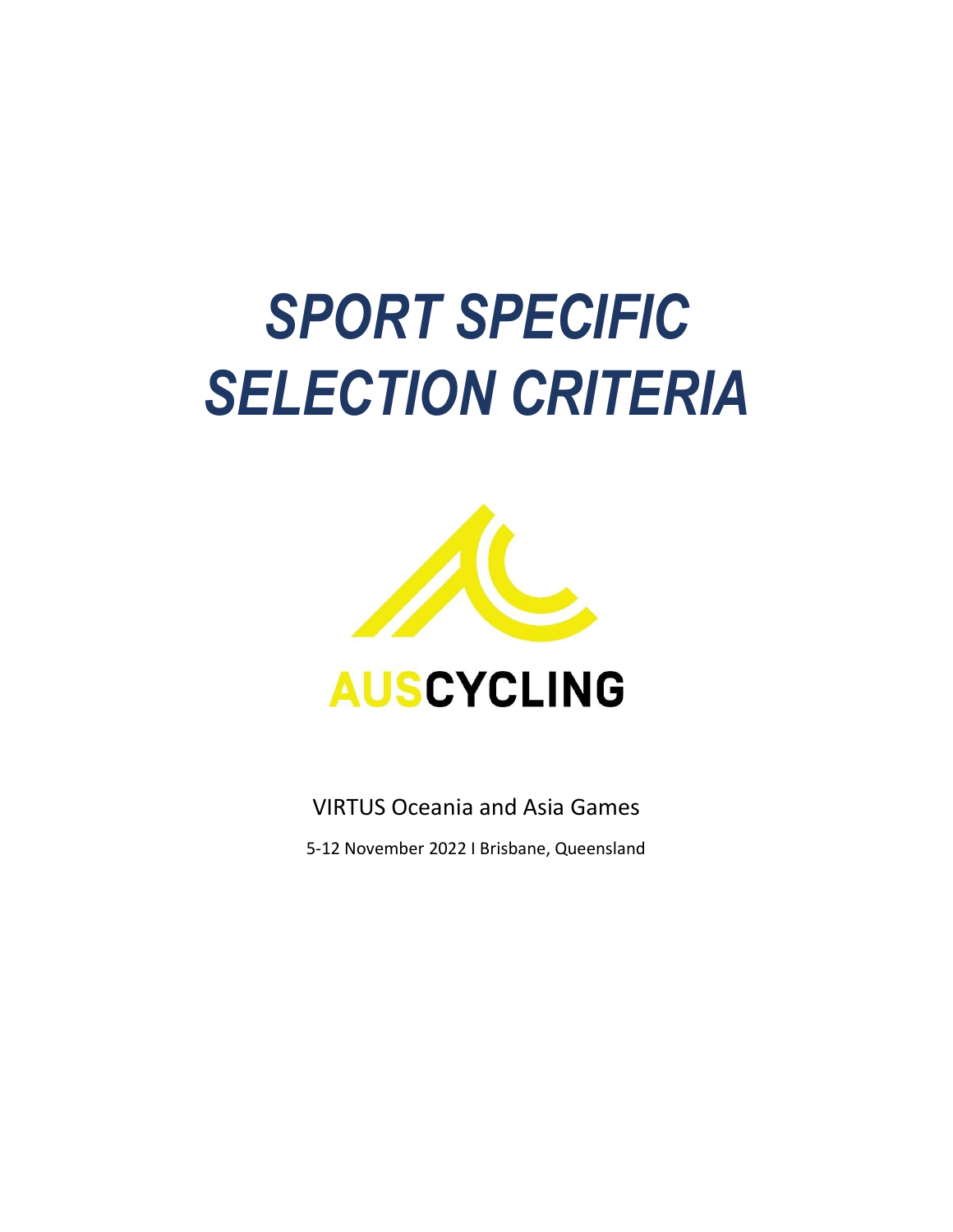#### **1. GENERAL**

- 1.1 Athletes will be required to earn Team selection in accordance with clause 1 of the *Sport Inclusion Australia VIRTUS Oceania and Asian Games General Selection Criteria*, and this discipline-specific document of the AusCycling selection criteria. Which can be found here: OA Games 2022 - [Sport Inclusion Australia](https://sportinclusionaustralia.org.au/oagames-2022/)
- 1.1 Objective: The Selection Panel (Panel) will select athletes who they consider in their absolute discretion will have the best chance of meeting one or both of the following objectives, with the Panel having absolute discretion as to the weighting given to the three objectives:
	- Athletes and/or combinations of athletes capable of achieving medal winning results at a Games; and/or
	- Athletes considered to be capable of supporting a team performance; and/or
	- Potential to support the rider achieving results into the future
- 1.2 Performance Time Period: November 1, 2021 June 30, 2022.
- 1.3 Team size: There is no limit to the team size.
- 1.4 Eligible Riders: All participants must be 14 years of age and above and AusCycling All Discipline Race Members or UCI Licensed Riders with an AUS designation.

## **2. SELECTION CRITERIA**

- 2.1 Consideration for selection may be based upon achieving:
	- i) Performances in Section 3 of this document, and in accordance with the Sport Inclusion Australia General Selection Criteria.
	- ii) If athletes meet the criteria in 3.2 they will be automatically selected.
	- iii) Selectors may use their absolute discretion to select other riders who do not meet the Performance Standards (3.2).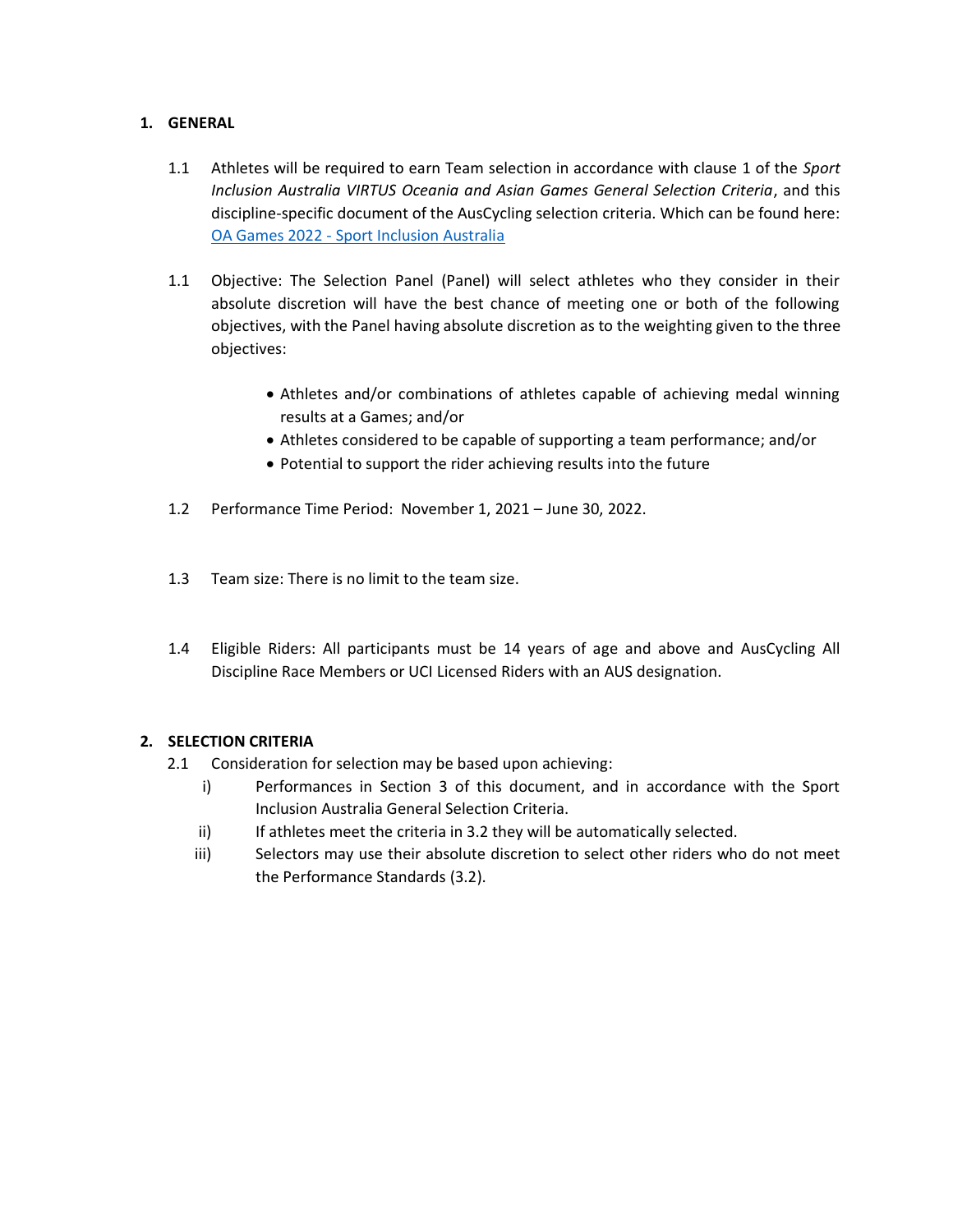## **3. EVENTS AND PERFORMANCE STANDARDS**

3.1 The Selection Panel may consider the performance outcomes and standards indicated below for:

#### **i.Events (Track)**

The Selection Panel will base track selection on the Rider's results/performances within the performance period at:

- State or Territory Track Championships
- AusCycling National Track Championships
- Other Open Events
- Official Time Trial

#### **3.2 Performance Standards**

The following are the minimum standards required for an athlete to be selected to the 2022 Virtus OA Games Team for Cycling.

| Men                                                                          |                                                                                                                                                                                                    |                                                                     |
|------------------------------------------------------------------------------|----------------------------------------------------------------------------------------------------------------------------------------------------------------------------------------------------|---------------------------------------------------------------------|
| <b>Events</b>                                                                | <b>Minimum Standard</b>                                                                                                                                                                            | <b>Qualification Times and</b><br><b>Speed</b>                      |
| 10km Individual Time Trial                                                   | To have completed club or state/territory<br>sanctioned individual time trial to a minimum<br>distance of ten km.                                                                                  | At an average speed of no less<br>than 34km/h on a flat circuit.    |
| 60km Road Race                                                               | To have completed club or state sanctioned<br>road race at a minimum distance of 50km.                                                                                                             | n/a                                                                 |
| Track - 1000m time trial<br>(Kilo)<br>3000m Individual Pursuit<br>Flying 200 | Experience racing in a velodrome is required.<br>Athletes must demonstrate a minimum level<br>of safety and competency by completing a<br>minimum of one training session prior to<br>competition. | 1000m Time Trial: 1.33.00<br>3000m IP: 4.25.00<br>Flying 200: 14.80 |

| Women                          |                                                                                                                |                                                                 |
|--------------------------------|----------------------------------------------------------------------------------------------------------------|-----------------------------------------------------------------|
| <b>Events</b>                  | <b>Minimum Standard</b>                                                                                        | <b>Qualification Times and Speed</b>                            |
| l 6km Individual Time<br>Trial | To have completed club or state/territory<br>sanctioned individual time trial to a min distance<br>of 5 $km$ . | At an average speed of no less<br>than 30km/h on a flat circuit |